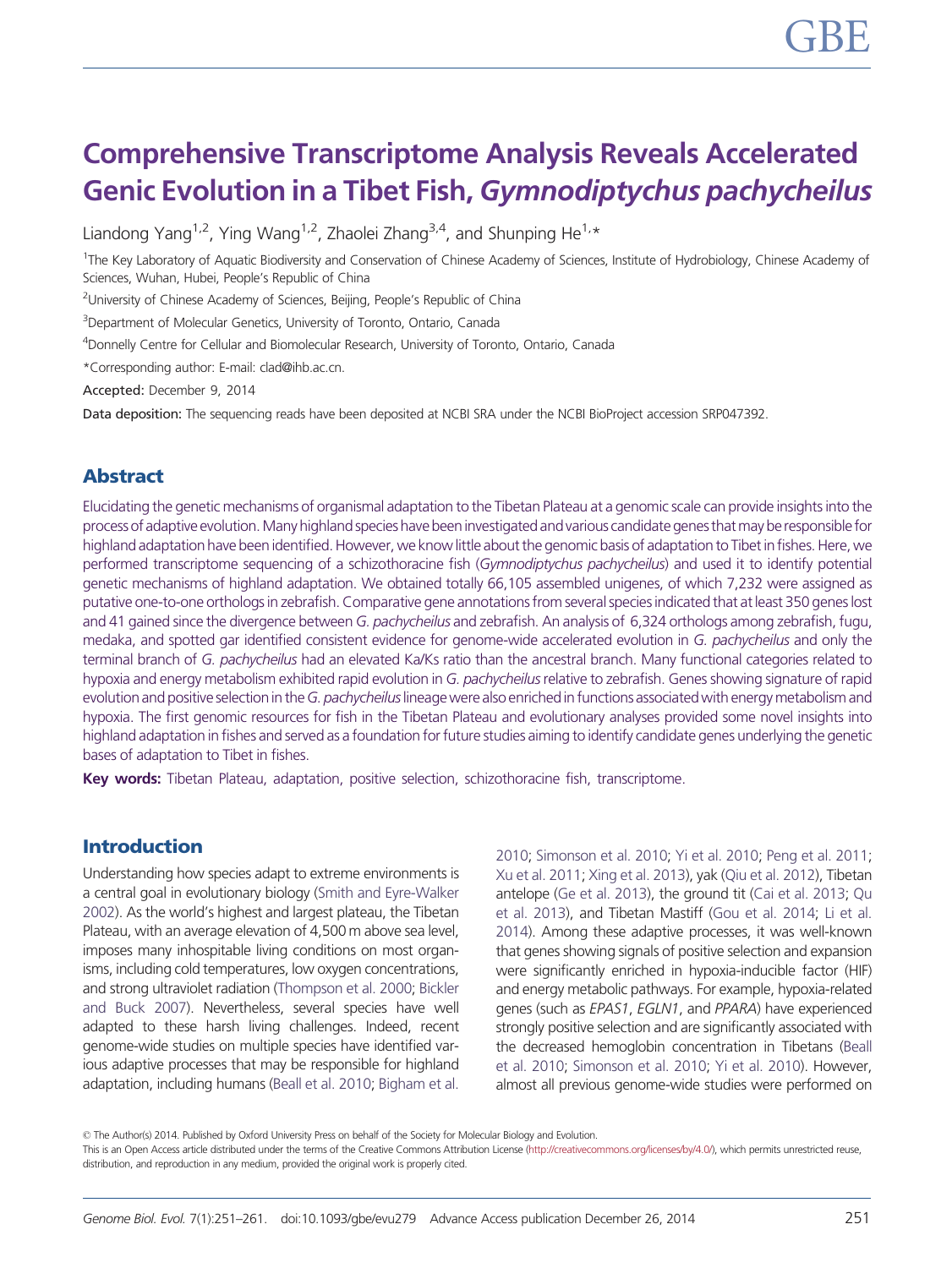endothermic terrestrial vertebrates. We know little about the genomic bases of adaptation to highland in fishes. Therefore, it may provide some novel insights by investigating the genetic mechanisms of adaptation to the Tibetan Plateau in fishes.

The schizothoracine fishes (Teleostei: Cyprinidae), which are distributed throughout the Tibetan Plateau and its peripheral regions, are the largest and most diverse taxon of the Tibetan Plateau ichthyofauna ([Cao et al. 1981](#page-9-0); [Chen and](#page-9-0) [Cao 2000\)](#page-9-0). These fishes are the only taxon within the most successful family Cyprinidae that have well adapted to the hostile environment of the Tibetan Plateau [\(He et al. 2004](#page-9-0)). The schizothoracine fishes dominate the plateau lakes and torrential mountain streams of the Tibetan Plateau [\(He and](#page-9-0) [Chen 2006](#page-9-0)) and have evolved a number of unique traits to adapt to the hypoxia and cold environment [\(Wu Y and Wu C](#page-10-0) [1991\)](#page-10-0). Therefore, they have been considered as excellent models to investigate high altitude adaptation of fishes. According to the degree of specialization of the scales, pharyngeal teeth, and barbels, the schizothoracine fishes are divided into three grades: Primitive, specialized, and highly specialized schizothoracine fishes and the orderly reductions of these morphological characteristics in these groups were closely associated with the drastic environmental changes caused by three stages of violent upheaval of the Tibetan Plateau [\(Cao et al. 1981\)](#page-9-0). Thus, it was suggested that the three phases of uplift of the Tibetan Plateau have contributed to the speciation of the schizothoracine fishes. The species Gymnodiptychus pachycheilus, belonging to the specialized schizothoracine fishes, distributes only in the headwater area in the northeast of the Tibetan Plateau with elevations of 2,750–3,750 m ([He et al. 2004](#page-9-0)) and is the most dominant group of the ichthyofauna of the Yellow River [\(Wu Y and Wu](#page-10-0) [C 1991\)](#page-10-0). However, human activities, including overexploitation and habitat destruction, have affected this species considerably, which makes G. pachycheilus listed as an endangered species in the "China Species Red List" [\(Wang](#page-10-0) [and Xie 2004\)](#page-10-0). Thus, characterization and evolutionary analyses of its transcriptome resources can not only provide information of highland adaptation of fishes but also help protect its population.

The recent rapid advances in sequencing technologies have offered the opportunity to generate transcriptomes in almost any species of interest. When genome sequence is not available, transcriptome sequencing is a rapid and effective approach to obtain massive protein-coding genes and molecular makers. In this study, we generated the first transcriptome of a schizothoracine fish (G. pachycheilus) endemic to the Tibetan Plateau using high-throughput sequencing technology. We then characterized the transcriptome comprehensively and performed evolutionary analyses together with other previously available fish genomes to investigate the potential mechanisms of highland adaptation of fishes.

## Materials and Methods

## Fish Sampling, RNA Extraction, and Sequencing

All animal experiments were performed in accordance with the ethics committee of Institute of Hydrobiology, Chinese Academy of Sciences. One wild schizothoracine fish (G. pachycheilus) was sampled from Gansu Fisheries and Science Research Institute, Lanzhou, Gansu, China. To obtain as many expressed genes as possible, five different types of organs (heart, brain, liver, kidney, and spleen) were sampled and stored in RNAlater (QIAGEN) immediately. Total RNA was isolated using the SV Total RNA Isolation System (Promega) according to the manufacturer's protocol and the quality of RNA was measured using electrophoresis and the BioPhotometer plus 6132 (Eppendorf, Germany). Poly (A) mRNA was purified using Oligo (dT) magnetic beads and interrupted into short fragments. Subsequently, the first-strand cDNA was synthesized using random hexamer primer and then second-strand cDNA was generated. Finally, the paired-end cDNA library was prepared according to the Illumina's protocols and sequenced (101 bp read length) on Illumina HiSeq 2000 platform. The sequencing data have been deposited into the National Center for Biotechnology Information (NCBI) Sequence Read Archive database (Accession No. SRR1583887)

## De Novo Assembly

The raw reads were first preprocessed and filtered by removing reads with sequencing adaptors, reads with unknown nucleotides and low quality (quality scores< 20). All subsequent analyses were based on these filtered reads. Next, transcriptome de novo assembly was performed using Trinity software ([Grabherr et al. 2011](#page-9-0)) with default parameters. Only contigs longer than 200 bp were kept for further analysis. Then, CD-HIT-EST program [\(Li and Godzik 2006](#page-9-0)) was used to further remove the redundancy in the final assembly.

## Gene Annotation

To annotate the assembled unigenes, we first downloaded the protein data sets of zebrafish (Danio rerio) from the Ensembl database (release-75) [\(Flicek et al. 2013\)](#page-9-0) and then using BLASTX ([Altschul et al. 1997](#page-9-0)) searches to map the unigenes to these proteins with an E value cutoff of  $1 \times 10^{-10}$ . In order to identify genes that may be lost (or missing) in the zebrafish genome, unigenes without hits against zebrafish proteins were used to search against protein data sets from other model fishes Astyanax mexicanus, Gadus morhua, Gasterosteus aculeatus, Oreochromis niloticus, Oryzias latipes, Takifugu rubripes, Tetraodon nigroviridis, and Xiphophorus maculatus from the Ensembl database. Then, those unigenes with hits in other model fishes were further searched against the zebrafish genome with BLASTN and BLAT [\(Kent 2002\)](#page-9-0) to confirm that these putative genes were lost in the zebrafish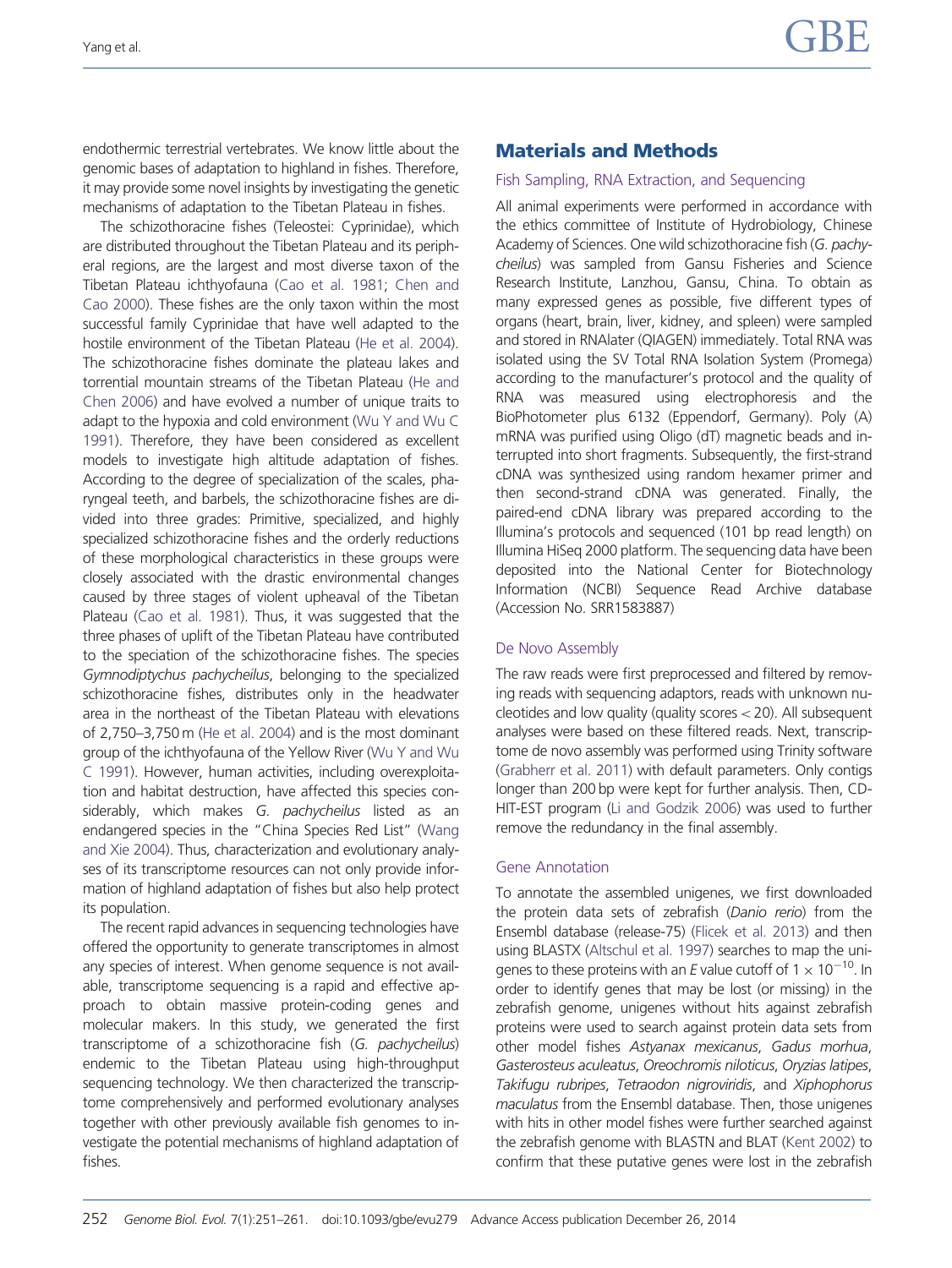genome. Putative functions for assembled unigenes were assigned by BLAST2GO suit [\(Gotz et al. 2008\)](#page-9-0) using BLASTX against the nonredundant (NR) databases with a conservative E value cutoff of  $1 \times 10^{-5}$ . We then extracted the Open reading frames (ORFs) using getorf tool implemented in EMBOSS [\(Rice et al. 2000\)](#page-10-0) and predicted the protein-coding potential for the assembled unigenes using CPAT [\(Wang et al. 2013](#page-10-0)), with Zebrafish (Zv9/danRer7) as the assembly database and 0.38 as the coding probability cutoff.

#### Identification of Orthologs

Putative orthologs between G. pachycheilus and zebrafish were determined using the reciprocal BLAST best-hit method with an E value cutoff of  $1 \times 10^{-10}$ . Then one-toone orthologs between zebrafish, fugu, medaka, and spotted gar (Lepisosteus oculatus) were obtained from Ensembl using Biomart ([Durinck et al. 2005](#page-9-0)). When genes had multiple transcripts, the longest one was used. Each orthologous gene set was aligned using PRANK [\(Loytynoja and Goldman 2005\)](#page-9-0) with the parameter "-codon" and trimmed using GBlocks [\(Castresana 2000](#page-9-0)) with the parameter "-t=c." We further deleted all gaps and "N" from the alignments to lower the effect of ambiguous bases on the inference of positive selection. After the deletion process, the trimmed alignments shorter than 150 bp (50 codons) were discarded for subsequent analyses.

#### Substitution Rate Estimation and Selection Analyses

To estimate lineage-specific evolutionary rates for each branch of the five species, the Codeml program in the PAML package [\(Yang 2007\)](#page-10-0) with the free-ratio model (model  $= 1$ ) was run on each ortholog, a concatenation of all alignments of the orthologs, and 1,000 concatenated alignments constructed from ten randomly chosen orthologs. Parameters, including dN, dS, dN/dS, N\*dN, and S\*dS values, were obtained for each branch and genes were discarded if  $N*dN$  or  $5*dS < 1$ , or dS >2, according to previous study ([Goodman et al. 2009\)](#page-9-0).

We used the branch model to identify fast evolving genes (FEGs) with the null model assuming that all branches have been evolving at the same rate and the alternative model allowing foreground branch to evolve under a different rate. The likelihood ratio test (LRT) with  $df = 1$  was used to discriminate between alternative model for each ortholog in the gene set. Multiple testing was corrected by applying the false discovery rate (FDR) method implemented in R [\(Storey and](#page-10-0) [Tibshirani 2003\)](#page-10-0). We considered the genes as evolving with a significantly faster rate in foreground branch if the FDR-adjusted P value less than 0.05 and a higher  $\omega$  values in the foreground branch than the background branches.

To detect positive selection on a few codons along specific lineage, we used the optimized branch-site model [\(Zhang](#page-10-0) [et al. 2005](#page-10-0)) following the author's recommendation. A LRT was constructed to compare a model that allows sites to be under positive selection on the foreground branch with the null model in which sites may evolve neutrally and under purifying selection. The  $P$  values were computed based on the Chi-square statistic adjusted by the FDR method and genes with adjusted P value less than 0.05 were treated as candidates for positive selection.

Gene ontology (GO) functional enrichment analyses for both FEGs and positively selected genes (PSGs) were carried out by DAVID [\(Dennis et al. 2003](#page-9-0); [Huang da et al.](#page-9-0) [2009](#page-9-0)).

## **Results**

#### Sequence Analysis and Assembly

A mixed sample of cDNAs obtained from five tissues, including heart, brain, liver, kidney, and spleen, was prepared and sequenced using the Illumina HiSeq 2000 platform, which produced 22,805,393 raw 101-bp paried-end reads. After removing adaptors and low-quality reads, we obtained 22,728,725 quality filtered reads pairs with a median read length of 100 bp. With these high quality reads, 132,794 reconstructed contigs were generated using Trinity, with a median length of 745 bp and an N50 of 2,322 bp. We further used CD-HIT-EST to produce an NR unigene data sets and obtained 66,105 unigenes ranging from 201 to 21,730 bp, with a median length of 710 bp and an N50 of 1,602 bp [\(sup](http://gbe.oxfordjournals.org/lookup/suppl/doi:10.1093/gbe/evu279/-/DC1)[plementary table S1,](http://gbe.oxfordjournals.org/lookup/suppl/doi:10.1093/gbe/evu279/-/DC1) [Supplementary Material](http://gbe.oxfordjournals.org/lookup/suppl/doi:10.1093/gbe/evu279/-/DC1) online). The length distribution of all unigenes is provided and nearly 60% of the unigenes are between 200 and 500 bp. [\(supple](http://gbe.oxfordjournals.org/lookup/suppl/doi:10.1093/gbe/evu279/-/DC1)[mentary fig. S1,](http://gbe.oxfordjournals.org/lookup/suppl/doi:10.1093/gbe/evu279/-/DC1) [Supplementary Material](http://gbe.oxfordjournals.org/lookup/suppl/doi:10.1093/gbe/evu279/-/DC1) online). A significantly positive relationship between the length of unigenes and number of reads covered was observed, with an average coverage depth of 263 reads [\(supplementary fig. S2](http://gbe.oxfordjournals.org/lookup/suppl/doi:10.1093/gbe/evu279/-/DC1), [Supplementary Material](http://gbe.oxfordjournals.org/lookup/suppl/doi:10.1093/gbe/evu279/-/DC1) online).

To assess the quality of our assembled unigenes, we downloaded all 13 mitochondrial protein-coding genes available for G. pachycheilus from NCBI database as reference sequences and compared our assembled unigenes with these reference genes using BLASTN with an E value cutoff of  $1 \times 10^{-10}$ . All these protein-coding genes were found to be present in our assembled unigenes. The proportions of mismatching nucleotides relative to the reference sequences were calculated and only 0.74% mean nucleotide difference was observed. We further obtained the complete mitochondrial genome sequence ([Wu et al. 2014\)](#page-10-0) to evaluate the completeness and continuity of our assembled unigenes. We found a total of 15,429 nucleotide identities out of 15,514 (99.5%) total nucleotide length of unigene relative to whole mitochondrial sequences. In addition to above computing method, we further performed reverse transcription polymerase chain reaction to validate the quality of our assembled unigenes. We randomly picked ten unigenes with different expression levels (reads per kilobase per million mapped [RPKM] ranged from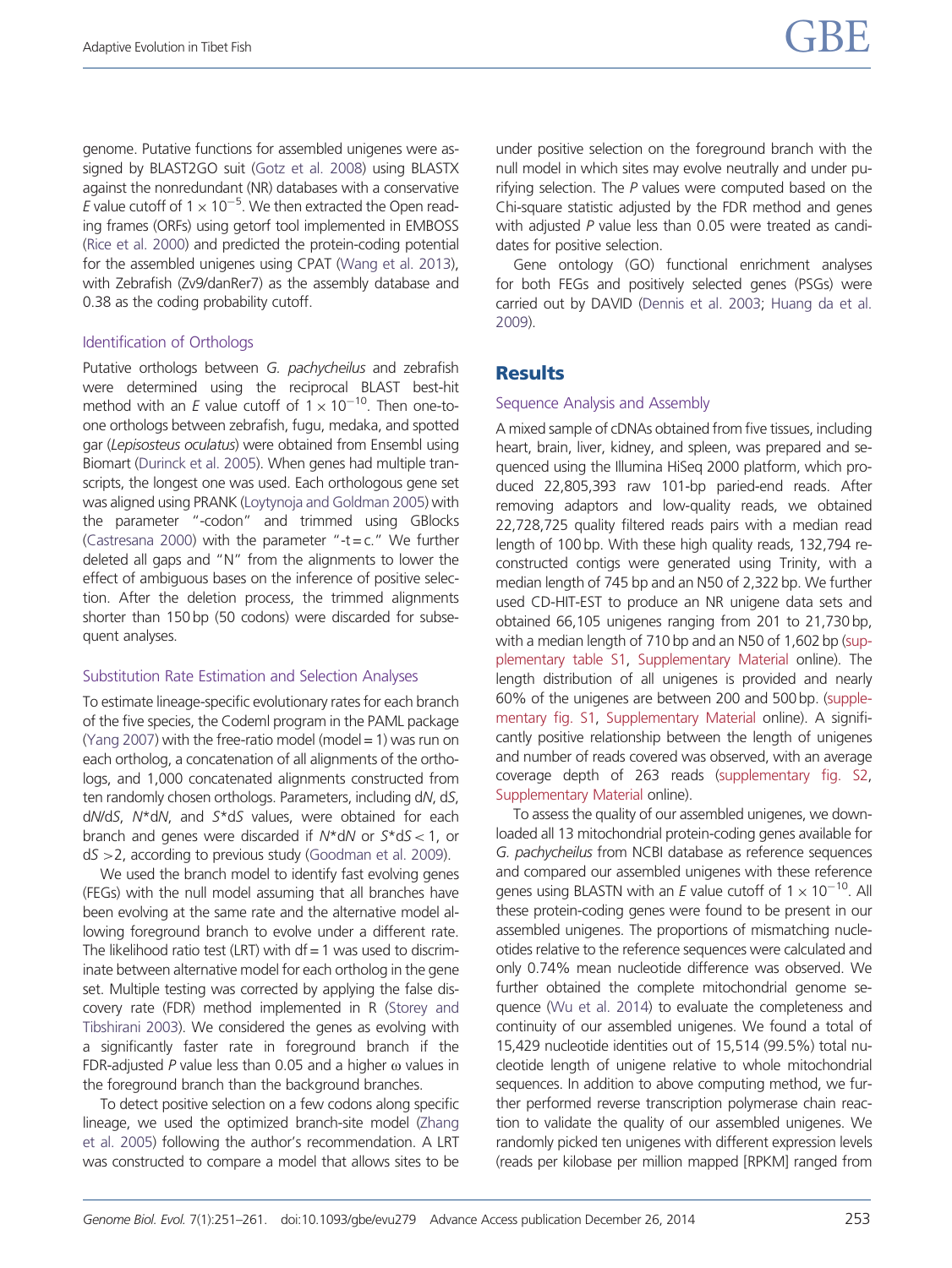51 to 889). Primers for these unigenes were designed and all these cDNAs can be successfully amplified ([supplementary](http://gbe.oxfordjournals.org/lookup/suppl/doi:10.1093/gbe/evu279/-/DC1) [table S2](http://gbe.oxfordjournals.org/lookup/suppl/doi:10.1093/gbe/evu279/-/DC1) and [fig. S3,](http://gbe.oxfordjournals.org/lookup/suppl/doi:10.1093/gbe/evu279/-/DC1) [Supplementary Material](http://gbe.oxfordjournals.org/lookup/suppl/doi:10.1093/gbe/evu279/-/DC1) online). These results demonstrated reliable transcriptome assembly quality, which is the foundation for subsequently comparative genomic analysis.

#### Functional Annotation

We used several complementary approaches to annotate the assembled unigenes. First, a BLASTX search against zebrafish proteins returned 28,586 (43.2%) G. pachycheilus unigenes with significant hits to zebrafish genes. This percentage of unigenes with BLAST hits is comparable with previous de novo transcriptome studies for nonmodel organisms ([Guo](#page-9-0) [et al. 2013](#page-9-0)), in which unigenes without significant hits may consist of orphan genes, noncoding RNAs, untranslated transcripts, or misassembled transcripts. Second, we used BLAST2GO with the GO annotation database to assign their putative functions and 24,131 unigenes have one or more GO terms [\(supplementary fig. S4,](http://gbe.oxfordjournals.org/lookup/suppl/doi:10.1093/gbe/evu279/-/DC1) [Supplementary Material](http://gbe.oxfordjournals.org/lookup/suppl/doi:10.1093/gbe/evu279/-/DC1) online). Finally, Clusters of Orthologous Groups of protein databases were used to further annotate these unigenes and produced good results for 9,740 putative proteins [\(supplementary fig.](http://gbe.oxfordjournals.org/lookup/suppl/doi:10.1093/gbe/evu279/-/DC1) [S5](http://gbe.oxfordjournals.org/lookup/suppl/doi:10.1093/gbe/evu279/-/DC1), [Supplementary Material](http://gbe.oxfordjournals.org/lookup/suppl/doi:10.1093/gbe/evu279/-/DC1) online).

Homologs to known proteins of any species in the NR databases were identified for 31,733 unigenes which represent 48% of the total de novo reference transcriptome assembly. Overall, 11,058 unigenes had an E value of BLASTX results between 1  $\times$  10<sup>-5</sup> and 1  $\times$  10<sup>-50</sup> and 9,103 unigenes have an  $E$  value of 0. More than half (52.7%,  $n = 16,726$ ) of the homologs to known proteins have identity between 80% and 100%. And 55.3% ( $n = 17,560$ ) of the best hits were with zebrafish, which may reflect the close phylogenetic relationship between these two species, or reflect the wealthy genomic resources for zebrafish [\(supplementary fig. S6,](http://gbe.oxfordjournals.org/lookup/suppl/doi:10.1093/gbe/evu279/-/DC1) [Supplementary Material](http://gbe.oxfordjournals.org/lookup/suppl/doi:10.1093/gbe/evu279/-/DC1) online). We next divided our assembly unigenes into two subsets (unigenes with and without protein homology in NR database, named as "with hits" and "no hits" set) and characterized their sequence and expression features in detail. Overall, the "with hits" set had significantly larger unigene length (median 758 vs. 318 bp) and longer ORFs (median 462 vs. 132 bp) than the "no hits" set (Wilcoxon rank sum test,  $P < 2.2 \times 10^{-5}$ ) ([fig. 1](#page-4-0)A). Analysis of the potential for protein coding with CPAT [\(Wang et al.](#page-10-0) [2013\)](#page-10-0) revealed a significantly lower protein-coding potential in the group of unigenes without hits (Wilcoxon rank sum test,  $P < 2.2 \times 10^{-6}$ ) [\(fig. 1](#page-4-0)B). The distributions of GC content and normalized expression level also show that, in general, unigenes with BLAST hits have higher values than those without hits (Wilcoxon rank sum test,  $P < 2.2 \times 10^{-6}$ ) [\(fig. 1](#page-4-0)C and D). These characteristics between the "with hits" and "no hits" set of unigenes in G. pachycheilus were consistent with previous reports on nonmodel species without a reference genome [\(Ferreira et al. 2013;](#page-9-0) [Schunter](#page-10-0) [et al. 2014\)](#page-10-0), which indicates that many novel unigenes may be nonprotein-coding sequences.

Additionally, we found that 1,065 unigenes, which did not have significant BLASTX hit against protein sequences from zebrafish, had significant hits against proteins from at least one of the other eight fish genomes obtained from Ensembl. After performing BLASTN and BLAT searches against zebrafish genome, 350 out of the 1,065 unigenes were confirmed to have no hits in the zebrafish genome [\(supplementary table S3](http://gbe.oxfordjournals.org/lookup/suppl/doi:10.1093/gbe/evu279/-/DC1), [Supplementary Material](http://gbe.oxfordjournals.org/lookup/suppl/doi:10.1093/gbe/evu279/-/DC1) online). Considering that these unigenes have orthologous genes in other teleost genomes, we thought that the orthologs of these unigenes are probably lost in the zebrafish genome instead of being gained in G. pachycheilus.

## Orphan Genes in G. pachycheilus

In the past few years, substantial progress has demonstrated that lineage-specific new genes can rapidly evolve indispensable biological roles and make a contribution to lineage-specific phenotype and adaptation [\(Chen et al. 2013\)](#page-9-0). Thus, it is meaningful to identify putative novel proteincoding genes (orphan genes) in G. pachycheilus, which might have evolved specific functional roles and contributed to their adaptation to Tibetan plateau. To investigate this, we first predicted the protein-coding potential for each of the assembled unigenes in G. pachycheilus using the CPAT program. Out of the 66,105 assembled unigenes, 15,845 (24%) were predicted as protein-coding genes and these included 1,565 (10%) unigenes that had no identifiable zebrafish ortholog. To exclude any orthologs of these unigenes in other species, we further searched them against the NR databases and identified 744 with orthologs in any other species in NR databases. Among the remaining 821 unigenes, we set several cutoffs by calculating the median size (758 bp), the median protein-coding potential score (0.24), and the median expression level (RPKM  $=$  2) of the 31,733 unigenes with identifiable orthologs against NR databases and detected 88 unigenes that were longer, had higher protein-coding potential, higher expression level than the median values of the unigenes with known protein-coding orthologs. Furthermore, as recommended by CPAT, 0.38 is the optimum cutoff to filter false protein-coding genes in fishes [\(Wang et al. 2013\)](#page-10-0). Thus, we used this cutoff to further remove the candidate de novo protein-coding genes that have coding potential lower than 0.38. The remaining 88 unigenes were further searched against the zebrafish and other fish genome sequences and resulted in significant BLASTn hit for 47 unigenes. Finally, we identified 41 putative orphan genes specific to G. pachycheilus, which originated around 50 Ma after the split from zebrafish [\(Steinke et al. 2006](#page-10-0)) [\(supplementary table S4](http://gbe.oxfordjournals.org/lookup/suppl/doi:10.1093/gbe/evu279/-/DC1), [Supplementary Material](http://gbe.oxfordjournals.org/lookup/suppl/doi:10.1093/gbe/evu279/-/DC1) online).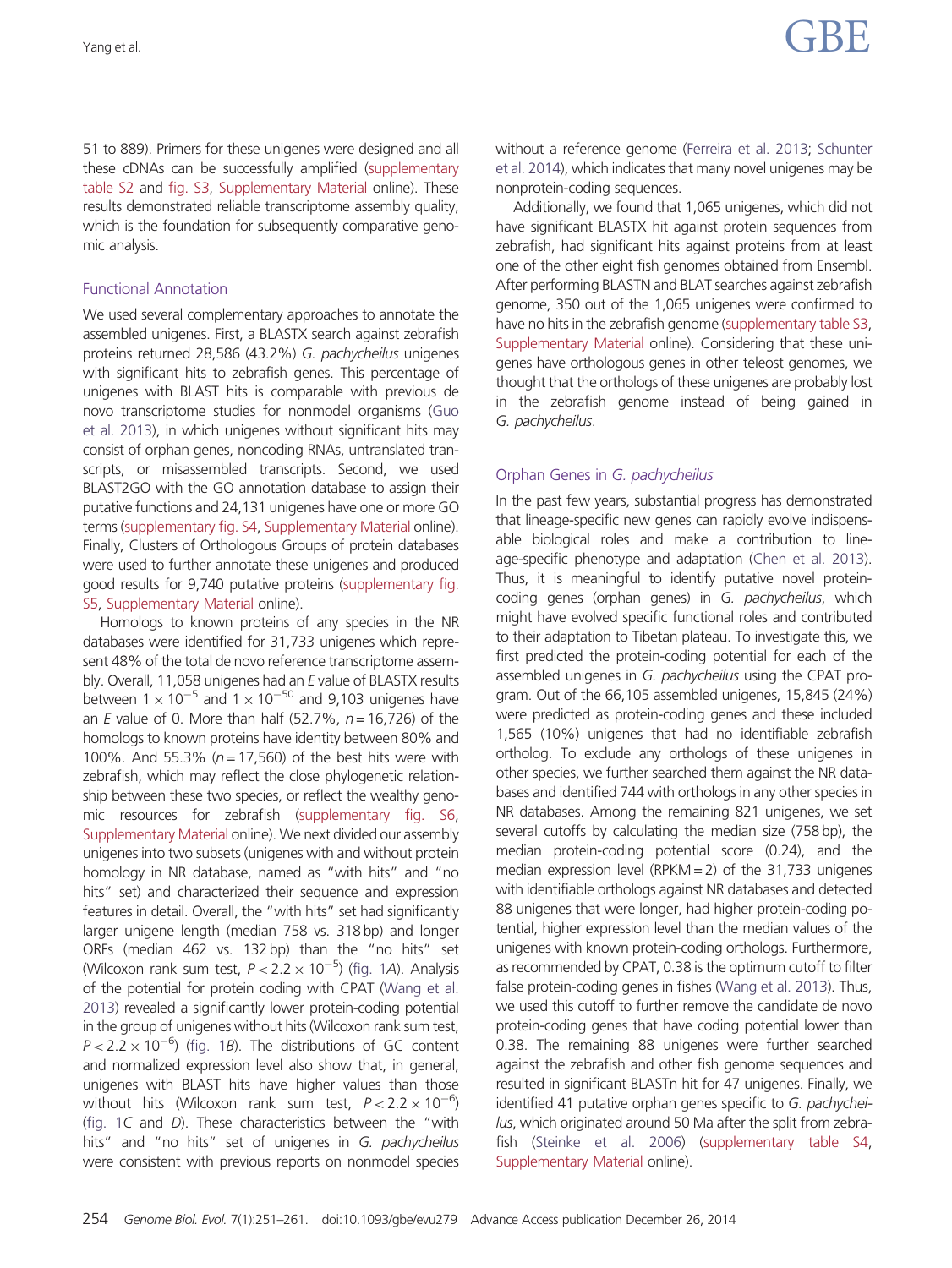<span id="page-4-0"></span>

FIG. 1.—Comparison between the set of unigenes with and without BLAST-hits. (A) Overall length and longest ORF length statistics, (B) protein-coding potential determined by CPAT, (C) distribution of GC content, and (D) distribution of normalized expression level. Purple color, with BLAST hit; pink, without BLAST hit.

#### Accelerated Evolution on the Lineage Leading to Tibet Fish

To better understand the evolutionary dynamics of Tibet fish, we analyzed the putative single copy orthologs in G. pachycheilus, zebrafish, fugu, medaka, and spotted gar genomes. After alignment and trimming for quality control (see Materials and Methods), a total of 6,324 orthologs, ranging from 150 to 13,707 bp, were determined. Despite the lengths of the orthologs were shorter after trimming, their shapes of length distributions were generally similar ([supplementary fig.](http://gbe.oxfordjournals.org/lookup/suppl/doi:10.1093/gbe/evu279/-/DC1) [S7](http://gbe.oxfordjournals.org/lookup/suppl/doi:10.1093/gbe/evu279/-/DC1), [Supplementary Material](http://gbe.oxfordjournals.org/lookup/suppl/doi:10.1093/gbe/evu279/-/DC1) online), which ensured subsequent evolutionary analyses.

First, to compare the overall difference in selective constraints in different branch at the gene level, each orthologous gene was evaluated for substitution rates including Ka, Ks, and Ka/Ks, using the species tree [\(Near et al. 2012](#page-9-0)) [\(fig. 2](#page-5-0)A). The free-ratio model (M1 model) in PAML was used, which allows an independent Ka/Ks ratio for each branch [\(Yang](#page-10-0) [2007\)](#page-10-0). Averaged across all 6,324 orthologous genes, the G. pachycheilus branch had a significantly higher ratio of nonsynonymous to synonymous substitutions than other fish branches (Wilcoxon rank sum test,  $P$  < 2.2  $\times$  10<sup>–16</sup>), suggesting accelerated function evolution in the G. pachycheilus lineage [\(fig. 2](#page-5-0)B). Indeed, by examining the Ka/Ks ratio for each gene in the G. pachycheilus and zebrafish lineages, we found that 2,607 genes have higher Ka/Ks in G. pachycheilus whereas only 1,607 genes higher in zebrafish. We further calculated the Ka/Ks ratio for each branch for a concatenated alignment of all 6,324 orthologs and 1,000 concatenated alignments constructed from ten randomly chosen orthologs, and found that both data sets exhibited a significantly higher Ka/Ks ratio for the G. pachycheilus branch than other fish branches (Wilcoxon rank sum test,  $P < 2.2 \times 10^{-16}$ ) [\(fig. 2](#page-5-0)C and D). Furthermore, comparison of Ka/Ks ratios between terminal and ancestral branches indicated that only the G. pachycheilus branch had an elevated Ka/Ks ratio than the ancestral branch (Wilcoxon rank sum test,  $P < 2.2 \times 10^{-16}$ ) ([fig. 2](#page-5-0)A), implying accelerated evolution only in G. pachycheilus after their split from zebrafish.

To identify the GO categories that undergone rapid or slow evolution in G. pachycheilus than zebrafish, we calculated the average Ka/Ks ratios for each GO category with at least ten orthologs in G. pachycheilus and zebrafish lineages, respectively. Among these GO categories, the number of GO category with average Ka/Ks ratios higher in G. pachycheilus lineage was significantly larger than the number of GO category with average Ka/Ks ratios higher in zebrafish lineage (1,108 vs. 258) and there was significantly larger number of GO categories with statistically significantly higher average Ka/ Ks ratios in G. pachycheilus than in zebrafish lineage (480 vs. 2), confirming overall accelerated evolution in G. pachycheilus. Furthermore, many GO categories involved in energy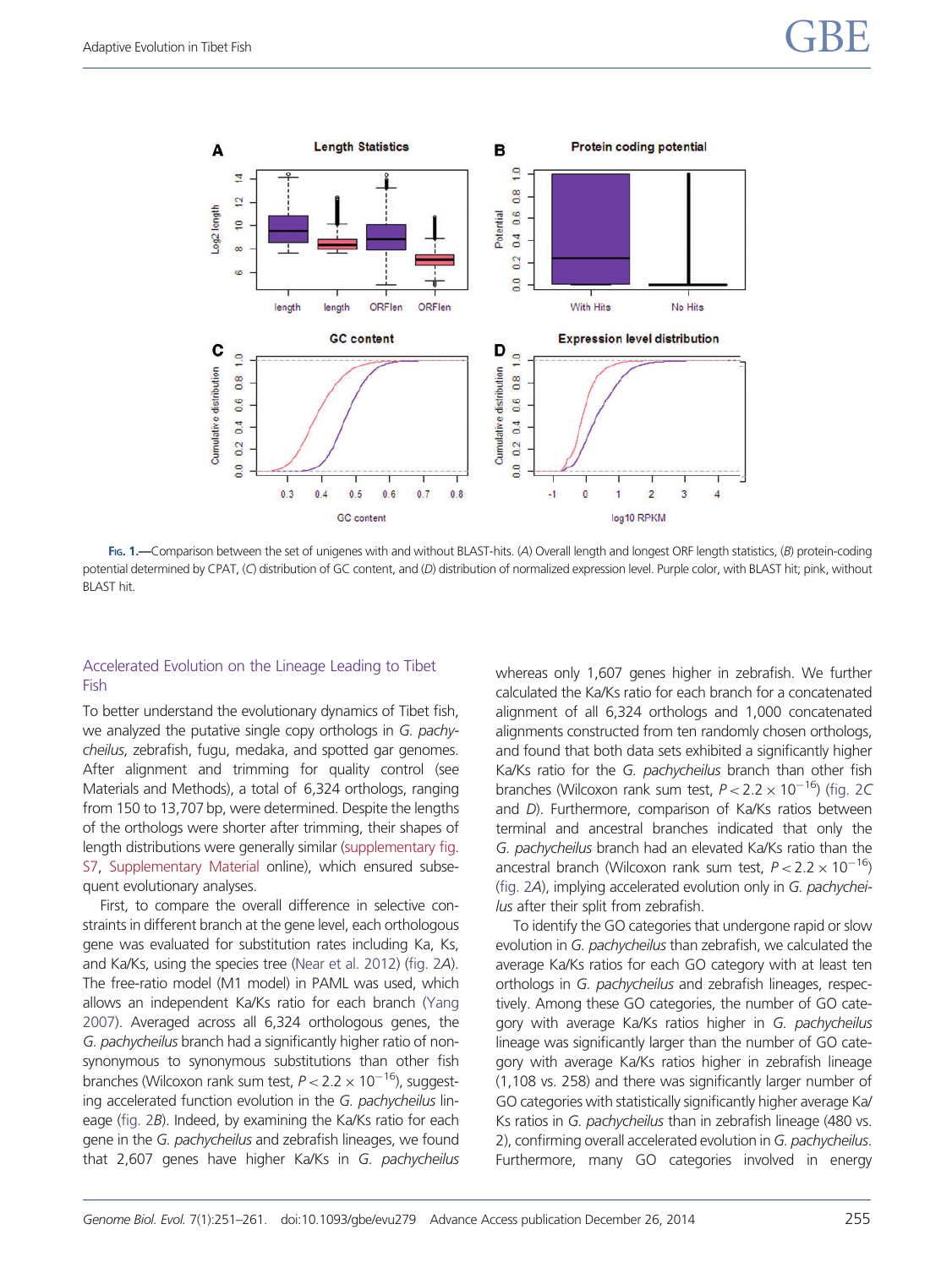<span id="page-5-0"></span>

FIG. 2.—Phylogenetic tree used in this study (A) and branch specific Ka/Ks ratios obtained from different data sets (B–D). Gray and black arrows in (A) indicate decreased or increased terminal Ka/Ks ratios compared with the ancestral branch. The Ka/Ks ratios for terminal branches were estimated from each ortholog (B), concatenated all orthologs (C), and 1,000 concatenated alignments constructed from ten randomly chosen orthologs (D).

metabolism, hypoxia response, and DNA repair showed significantly accelerated evolution in G. pachycheilus than zebrafish, such as "response to oxidative stress," "blood vessel morphogenesis," "glucose metabolic process," "NAD binding," and "positive regulation of DNA repair" [\(fig. 3](#page-6-0) and [sup](http://gbe.oxfordjournals.org/lookup/suppl/doi:10.1093/gbe/evu279/-/DC1)[plementary table S5](http://gbe.oxfordjournals.org/lookup/suppl/doi:10.1093/gbe/evu279/-/DC1), [Supplementary Material](http://gbe.oxfordjournals.org/lookup/suppl/doi:10.1093/gbe/evu279/-/DC1) online).

#### Fast Evolving and Positively Selected Genes

To detect genes that might evolve adaptively in specific lineage, two types of gene sets were compiled: 1) FEGs, which have experienced a significantly higher Ka/Ks ratio in specific lineage compared with other lineages, and 2) PSGs, which have been influenced by positive selection only on a few codons along particular lineage (see Materials and Methods). In total, we identified 883 FEGs in G. pachycheilus and 556 FEGs in zebrafish, and 123 PSGs in G. pachycheilus and 111 PSGs in zebrafish ([supplementary tables S6](http://gbe.oxfordjournals.org/lookup/suppl/doi:10.1093/gbe/evu279/-/DC1) and [S7,](http://gbe.oxfordjournals.org/lookup/suppl/doi:10.1093/gbe/evu279/-/DC1) [Supplementary Material](http://gbe.oxfordjournals.org/lookup/suppl/doi:10.1093/gbe/evu279/-/DC1) online). Functional enrichment analysis showed that the FEGs identified in G. pachycheilus lineage were significantly enriched for genes involved in energy metabolism and oxidation-related functions, including "ATP binding," "mitochondrion," "regulation of GTPase activity," and "Oxidative phosphorylation," whereas FEGs detected in zebrafish were generally enriched in functions involved in structure components [\(fig. 4](#page-7-0) and [supplementary table S8,](http://gbe.oxfordjournals.org/lookup/suppl/doi:10.1093/gbe/evu279/-/DC1) [Supplementary Material](http://gbe.oxfordjournals.org/lookup/suppl/doi:10.1093/gbe/evu279/-/DC1) online). Similarly, the PSGs identified in G. pachycheilus lineage rather than in zebrafish were also enriched for genes potentially related to hypoxia response, including epidermal growth factor [\(fig. 4](#page-7-0) and [supplementary](http://gbe.oxfordjournals.org/lookup/suppl/doi:10.1093/gbe/evu279/-/DC1) [table S9,](http://gbe.oxfordjournals.org/lookup/suppl/doi:10.1093/gbe/evu279/-/DC1) [Supplementary Material](http://gbe.oxfordjournals.org/lookup/suppl/doi:10.1093/gbe/evu279/-/DC1) online). In addition, we found that the putative PSGs, whose P values were not corrected by FDR method, were also enriched for genes involved in adaptation to high-elevation environment, such as "vasculature development" [\(supplementary table S9](http://gbe.oxfordjournals.org/lookup/suppl/doi:10.1093/gbe/evu279/-/DC1), [Supplementary](http://gbe.oxfordjournals.org/lookup/suppl/doi:10.1093/gbe/evu279/-/DC1) [Material](http://gbe.oxfordjournals.org/lookup/suppl/doi:10.1093/gbe/evu279/-/DC1) online).

To identify genes that may directly contribute to the adaptation to high altitude, we combined two approaches to detect all the candidate genes according to their functional roles. First, we compared our candidate genes (PSGs) with an a priori list proposed by [Zhang et al. \(2014\),](#page-10-0) which includes 1,351 putative hypoxia-related genes. Second, we made use of the functional annotated information for each PSG to identify the gene associated with hypoxia response reported in previous experimental studies. In total, we identified nine candidate PSGs in G. pachycheilus that may be involved in hypoxia response: BYSL, HSF1, YES1, ARRDC2, SSPN, SEMA4D, VWF, COMP, and LAMB [\(table 1\)](#page-8-0).

## **Discussion**

Over the past few years, comparative genomics has been widely employed as a tool to understand the genetic bases of many fundamental evolutionary questions, including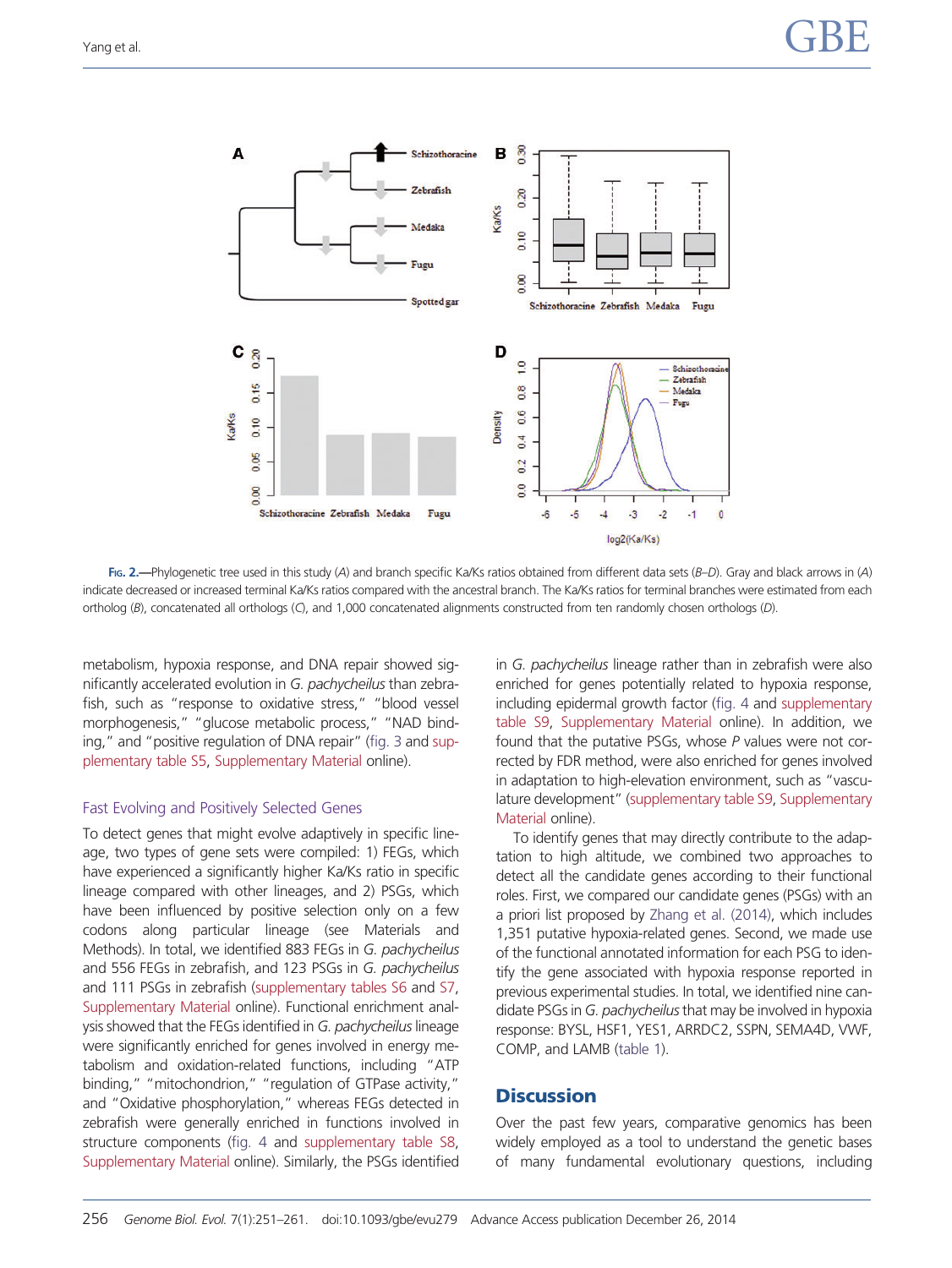<span id="page-6-0"></span>

FIG. 3.-Scatter plot of mean Ka/Ks ratios for each GO category in G. pachycheilus and zebrafish. GO categories with significantly higher mean Ka/Ks ratios in G. pachycheilus (red) and zebrafish (blue) are highlighted. Light red and light blue points represent the GO categories with higher but not statistically significant mean Ka/Ks ratios in G. pachycheilus and zebrafish.

adaptation [\(Yi et al. 2010;](#page-10-0) [Jones et al. 2012](#page-9-0); [Axelsson et al.](#page-9-0) [2013;](#page-9-0) [Zhao et al. 2013\)](#page-10-0), speciation [\(Ellegren et al. 2012;](#page-9-0) [Poelstra et al. 2014](#page-9-0); [Soria-Carrasco et al. 2014\)](#page-10-0), and genetic variation [\(Guo et al. 2012\)](#page-9-0). When the genome sequencing data are not available, transcriptome sequencing is an effective and accessible approach to initiate comparative genomic analyses on nonmodel organisms, because they contain large number of protein-coding genes likely enriched for targets of natural selection. Here, using the next-generation sequencing technology, we have generated and annotated the first comprehensive transcriptome resources for a schizothoracine fish (G. pachycheilus), which is endemic to the Tibetan Plateau and shows many unique traits to adapt to highland environments [\(Wu Y and Wu C 1991](#page-10-0); [Su et al. 2014](#page-10-0)). We generated more than 7,000 pairwise orthologous genes between zebrafish and over 6,000 orthologous genes among other fish genomes, which are important bases for comparative genomic studies of adaptation in fishes. Therefore, the transcriptome resources produced by our study are useful to understand the genetic makeup of fishes in high altitude and provide a foundation for further studies to identify candidate genes underlying adaptation to the Tibetan Plateau of fishes.

Gene losses and gains are important adaptive processes that have a contribution to evolutionary innovations ([Hahn](#page-9-0) [et al. 2007;](#page-9-0) [Ding et al. 2012](#page-9-0)). Thus, we first attempted to identify genes that present in G. pachycheilus but lost in zebrafish and genes gained specific in G. pachycheilus through comparison of orthologous genes between G. pachycheilus and other fish genomes. By setting a strict set of cutoffs, we revealed that as many as 350 genes have a potential to have been lost in zebrafish because they exist in both G. pachycheilus and other fish genomes. There are also alternative possibilities that these genes have evolved too fast to resemble their orthologs in other fishes, or that they are missed from the current zebrafish genome assembly. Among the genes that might have been lost in zebrafish, many have GO categories associated with binding, including RNA, protein, and nucleic acid binding, which is similar to potentially lost genes in threespined sticklebacks [\(Guo et al. 2013](#page-9-0)). On the other hand, we identified at least 41 genes that are uniquely present in the G. pachycheilus transcriptome data set compared with other fishes. These genes are likely to have originated in the schizothoracine fish lineage around 50 Ma after split from the zebrafish [\(Steinke et al. 2006\)](#page-10-0) and might have evolved novel functional roles that may be contributing to the adaptation to high altitude of schizothoracine fishes. Even though it is possible that these new genes may have evolved too fast only in schizothoracine fish lineage to be detected in other fishes, or represent ancestral genes that have lost function in other fishes and accumulated substitutions too fast to be identified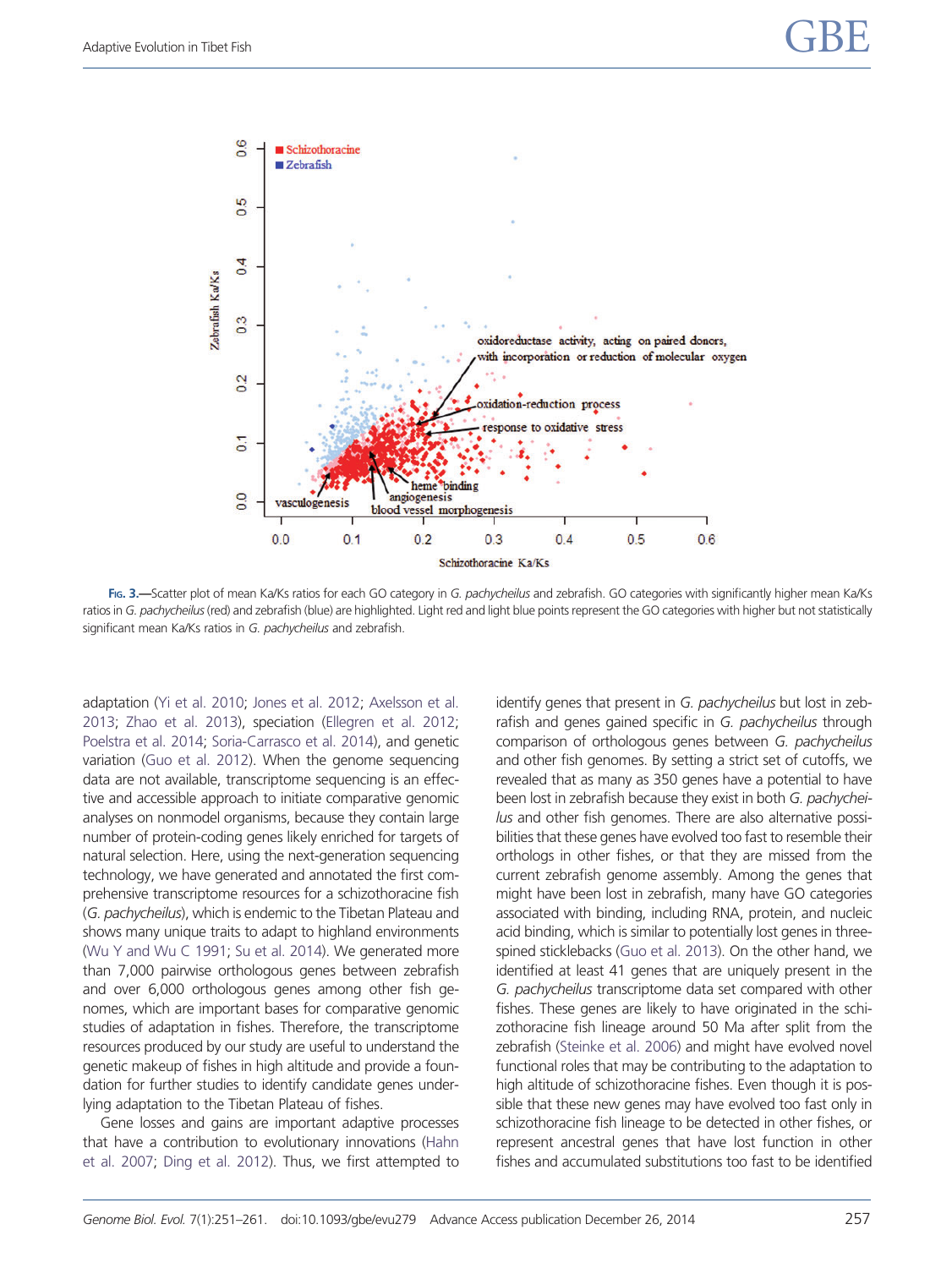<span id="page-7-0"></span>

FIG. 4.—Functional enrichment analyses of FEGs and PSGs showing categories involved in energy metabolism and hypoxia response. Blue, FEGs; red, PSGs.

as homologs by standard BLAST searches, they are still important and interesting, as fast evolution itself may be an adaptive process. These new genes should be important targets in future studies aiming at elucidating the genetic basis of adaptation to highland of fishes. In addition to de novo genes, gene gain can also be mediated by duplication. However, we could not infer such recent duplication event considering that there is no genome sequence. Therefore, a more thorough understanding of the number and function of genes lost and gained within schizothoracine fishes can only be achieved by increasing taxon sampling and whole genome sequencing.

In addition to loss and gain of genes, adaptive evolution may prefer to occur at the molecular level, expressed by an increased rate of nonsynonymous substitutions to synonymous substitutions [\(Bakewell et al. 2007\)](#page-9-0). The major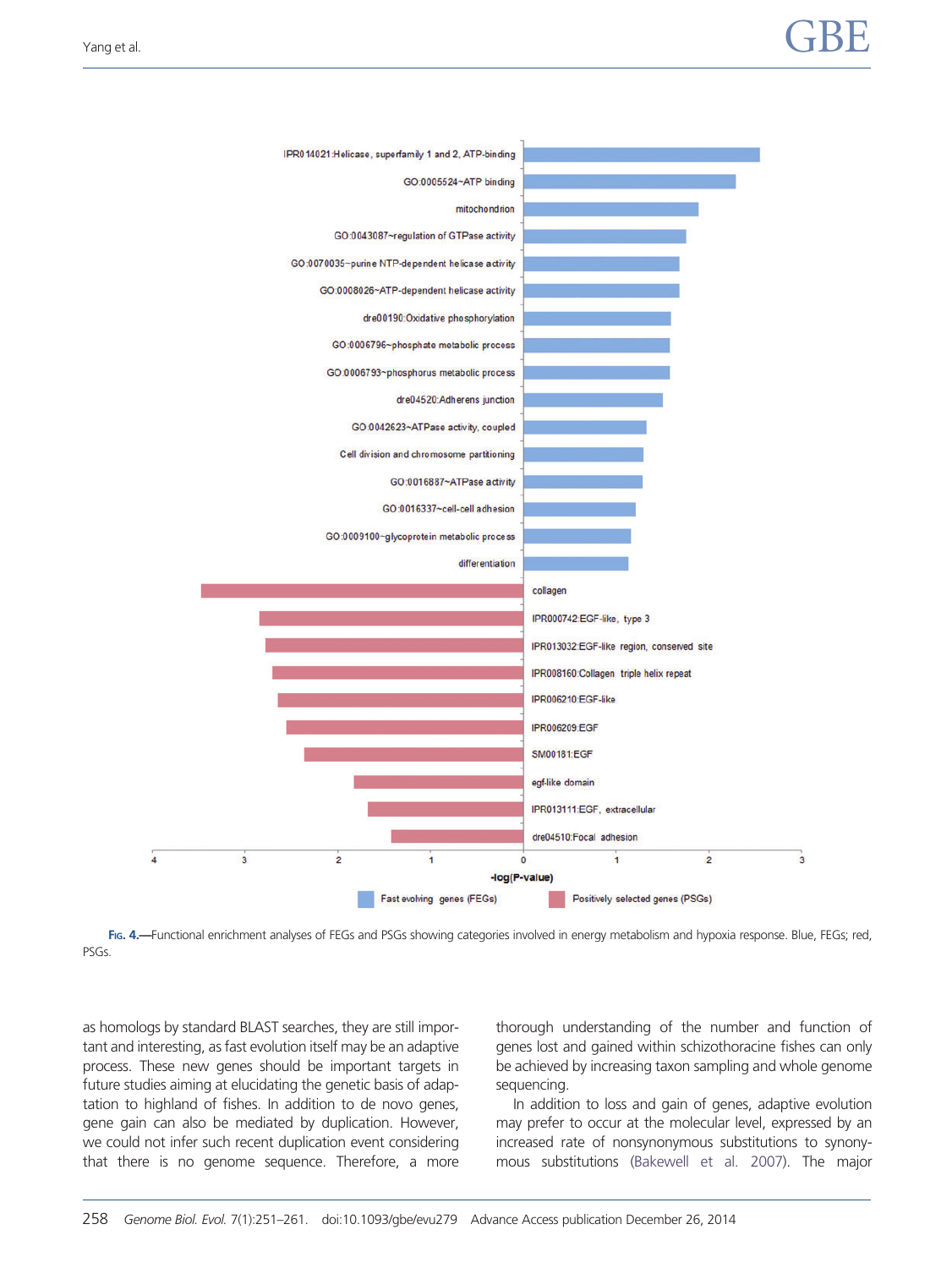| Gene ID            | <b>Gene Name</b>   | <b>Description</b>                                                                                                  | <b>Adjusted P Value</b> |
|--------------------|--------------------|---------------------------------------------------------------------------------------------------------------------|-------------------------|
| ENSDARG00000001057 | <b>BYSL</b>        | Bystin-like                                                                                                         | 0.003                   |
| ENSDARG00000008818 | HSF <sub>1</sub>   | Heat shock transcription factor 1                                                                                   | 0.03                    |
| ENSDARG00000005941 | YES1               | v-yes-1 Yamaguchi sarcoma viral oncogene homolog 1                                                                  | 0.04                    |
| ENSDARG00000020761 | ARRDC <sub>2</sub> | Arrestin domain containing 2                                                                                        | 0.02                    |
| ENSDARG00000041747 | <b>SSPN</b>        | Sarcospan (Kras oncogene-associated gene)                                                                           | 0.009                   |
| ENSDARG00000067801 | SEMA4D             | Sema domain, immunoglobulin domain (Iq), transmembrane<br>domain (TM) and short cytoplasmic domain, (semaphorin) 4D | 0.01                    |
| ENSDARG00000077231 | <b>VWF</b>         | von Willebrand factor                                                                                               | 0.04                    |
| ENSDARG00000053865 | <b>COMP</b>        | Cartilage oligomeric matrix protein                                                                                 | 0.03                    |
| ENSDARG00000059369 | LAMB               | Laminin, beta 3                                                                                                     | 0.001                   |

<span id="page-8-0"></span>Table 1 PSGs Involved in Hypoxia Response in Gymnodiptychus pachycheilus

adaptations to highland habitat of different endothermic organisms are expansion of gene families, increased evolutionary rate, and positive selection on genes associated with hypoxia response and energy metabolism [\(Qiu et al. 2012;](#page-10-0) [Ge et al. 2013;](#page-9-0) [Qu et al. 2013](#page-10-0)). Species living in similar ecological environment can be shaped by convergent evolution to form physiological or morphological similarities [\(Stern 2013](#page-10-0)). Just like previous studies in endothermic animals, our evolutionary analyses suggested that the schizothoracine fish can also be characterized by its adaptation to the extreme environment of the Tibetan plateau at the molecular level. First, the schizothoracine fish lineage showed genome-wide accelerated evolution relative to other fish lineages, which is independent of the data set used. Thus, the schizothoracine fishes may have adaptively speeded up their evolutionary rates of genes overall to better adapt to the extreme environment of the Tibetan Plateau, as accelerated evolution is usually driven by positive selection. It is also possible that accelerated evolution could be caused by relaxation of functional constraint, which yet needs to be further confirmed from population genomic analyses in future. Second, only the terminal branch of the schizothoracine fishes had undergone elevated evolutionary rates than the ancestral branch, suggesting that accelerated evolution only occurred in the schizothoracine fish lineage after split from zebrafish. Third, functional GO categories related to hypoxia response and energy metabolism were found to have evolved faster in the schizothoracine fish lineage. Fourth, rapidly evolving and positively selected genes in the schizothoracine fish lineage were also enriched in categories involved in energy metabolism and hypoxia. All in all, these results indicated that the schizothoracine fishes may have experienced adaptive evolution to cope with the extremely inhospitable environment. However, our current evidence only showed accelerated protein sequence evolution in G. pachycheilus and whether gene content evolution (gene losses and gains) is also accelerated remains as an interesting question in the next stage.

The most extreme challenge for species living in high-altitude is low oxygen supply ([Beall 2007](#page-9-0)). To identify the potential genes directly involved in hypoxia, we focused on the function of PSGs in the schizothoracine fish lineage and found several interesting candidate genes that may be involved in response to hypoxia. For example, the BYSL gene that encodes an accessory protein for cell adhesion significantly upregulated induced by hypoxia, suggesting an important role in hypoxia response [\(Fang et al. 2008\)](#page-9-0). The activation of heat shock proteins (HSPs) is critical to adaptation to hypoxia, which is regulated by HSF1. And HSF1 is upregulated directly by HIF-1, suggesting a link of PSGs to hypoxia pathway ([Baird et al. 2006\)](#page-9-0). YES1, a member of the Src family of tyrosine protein kinases acting on focal adhesions and contacts ([Lynch et al. 2004](#page-9-0); [Gaudreault et al. 2005](#page-9-0)), has a relation to HSP27 [\(Hansen et al. 2001](#page-9-0)), which can be specifically unregulated by hypoxic signaling through HIF-1 [\(Whitlock et al.](#page-10-0) [2005](#page-10-0)). Genes, ARRDC2 and SSPN are reported to be related to hypoxia and collected in the database of hypoxia-regulated proteins (HypoxiaDB) ([Khurana et al. 2013](#page-9-0)). SEMA4D can promote angiogenesis acting through Plexin-B1 on endothelial cells, which is regulated by HIF-1 ([Sun et al. 2009](#page-10-0)). VWF, an adhesive glycoprotein that expressed exclusively in endothelial cells, increased expression levels in pulmonary hypertension caused by hypoxia [\(Caramuru et al. 2003;](#page-9-0) [Mojiri et al.](#page-9-0) [2013](#page-9-0)). Although there are several candidate genes that are potentially involved in hypoxia showing signature of positive selection, none is shared with previously reported genes in other endothermic animals. This observation suggests that fishes may have employed different genic toolkit to adapt to the extreme environment of the Tibetan Plateau. However, this hypothesis needs to be further confirmed by population genomics in future.

## Supplementary Material

[Supplementary tables S1–S9](http://gbe.oxfordjournals.org/lookup/suppl/doi:10.1093/gbe/evu279/-/DC1) and [figures S1–S7](http://gbe.oxfordjournals.org/lookup/suppl/doi:10.1093/gbe/evu279/-/DC1) are available at Genome Biology and Evolution online [\(http://www.gbe.](http://www.gbe.oxfordjournals.org/) [oxfordjournals.org/\)](http://www.gbe.oxfordjournals.org/).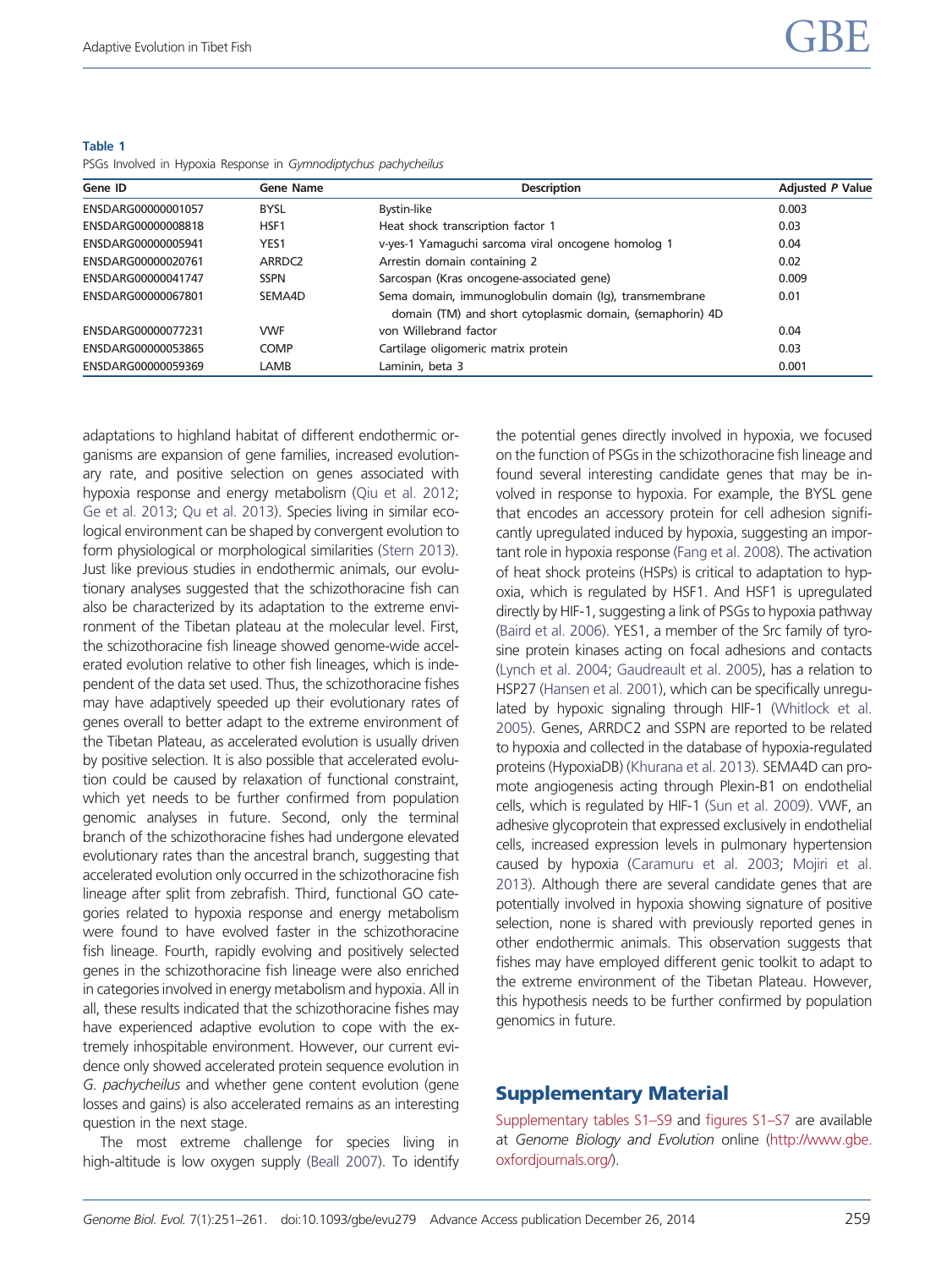# <span id="page-9-0"></span>Acknowledgment

This work was supported by the Pilot projects (Grant No. XDB13020100) and the Major Research plan of the National Natural Science Foundation of China (Grant No. 91131014).

# Literature Cited

- Altschul SF, et al. 1997. Gapped BLAST and PSI-BLAST: a new generation of protein database search programs. Nucleic Acids Res. 25: 3389–3402.
- Axelsson E, et al. 2013. The genomic signature of dog domestication reveals adaptation to a starch-rich diet. Nature 495:360–364.
- Baird NA, Turnbull DW, Johnson EA. 2006. Induction of the heat shock pathway during hypoxia requires regulation of heat shock factor by hypoxia-inducible factor-1. J Biol Chem. 281:38675–38681.
- Bakewell MA, Shi P, Zhang J. 2007. More genes underwent positive selection in chimpanzee evolution than in human evolution. Proc Natl Acad Sci U S A. 104:7489–7494.
- Beall CM. 2007. Two routes to functional adaptation: Tibetan and Andean high-altitude natives. Proc Natl Acad Sci U S A. 104(Suppl 1): 8655–8660.
- Beall CM, et al. 2010. Natural selection on EPAS1 (HIF2alpha) associated with low hemoglobin concentration in Tibetan highlanders. Proc Natl Acad Sci U S A. 107:11459–11464.
- Bickler PE, Buck LT. 2007. Hypoxia tolerance in reptiles, amphibians, and fishes: life with variable oxygen availability. Annu Rev Physiol. 69: 145–170.
- Bigham A, et al. 2010. Identifying signatures of natural selection in Tibetan and Andean populations using dense genome scan data. PLoS Genet. 6:e1001116.
- Cai Q, et al. 2013. Genome sequence of ground tit Pseudopodoces humilis and its adaptation to high altitude. Genome Biol. 14:R29.
- Cao W, Chen Y, Wu Y, Zhu S. 1981. Origin and evolution of schizothoracine fishes in relation to the upheaval of the Xizang Plateau. In: Tibetan Expedition Team of the Chinese Academy of Science, editor. Studies on the period, amplitude and type of the uplift of the Qinghai-Xizang Plateau (in Chinese). Beijing (China): Science Press. p. 118–130.
- Caramuru LH, Soares Rde P, Maeda NY, Lopes AA. 2003. Hypoxia and altered platelet behavior influence von Willebrand factor multimeric composition in secondary pulmonary hypertension. Clin Appl Thromb Hemost. 9:251–258.
- Castresana J. 2000. Selection of conserved blocks from multiple alignments for their use in phylogenetic analysis. Mol Biol Evol. 17: 540–552.
- Chen S, Krinsky BH, Long M. 2013. New genes as drivers of phenotypic evolution. Nat Rev Genet. 14:645–660.
- Chen Y, Cao W. 2000. Schizothoracinae. In: Yue P, editor. Beijing (China): Science Press. p. 273–335.
- Dennis G Jr, et al. 2003. DAVID: Database for Annotation, Visualization, and Integrated Discovery. Genome Biol. 4:P3.
- Ding Y, Zhou Q, Wang W. 2012. Origins of new genes and evolution of their novel functions. Annu Rev Ecol Evol Syst. 43:345–363.
- Durinck S, et al. 2005. BioMart and Bioconductor: a powerful link between biological databases and microarray data analysis. Bioinformatics 21: 3439–3440.
- Ellegren H, et al. 2012. The genomic landscape of species divergence in Ficedula flycatchers. Nature 491:756–760.
- Fang D, et al. 2008. Expression of bystin in reactive astrocytes induced by ischemia/reperfusion and chemical hypoxia in vitro. Biochim Biophys Acta. 1782:658–663.
- Ferreira PG, et al. 2013. Transcriptome analyses of primitively eusocial wasps reveal novel insights into the evolution of sociality and the origin of alternative phenotypes. Genome Biol. 14:R20.
- Flicek P, et al. 2013. Ensembl 2013. Nucleic Acids Res. 41:D48–D55.
- Gaudreault E, Thompson C, Stankova J, Rola-Pleszczynski M. 2005. Involvement of BLT1 endocytosis and Yes kinase activation in leukotriene B4-induced neutrophil degranulation. J Immunol. 174: 3617–3625.
- Ge RL, et al. 2013. Draft genome sequence of the Tibetan antelope. Nat Commun. 4:1858.
- Goodman M, et al. 2009. Phylogenomic analyses reveal convergent patterns of adaptive evolution in elephant and human ancestries. Proc Natl Acad Sci U S A. 106:20824–20829.
- Gotz S, et al. 2008. High-throughput functional annotation and data mining with the Blast2GO suite. Nucleic Acids Res. 36:3420–3435.
- Gou X, et al. 2014. Whole-genome sequencing of six dog breeds from continuous altitudes reveals adaptation to high-altitude hypoxia. Genome Res. 24:1308–1315.
- Grabherr MG, et al. 2011. Full-length transcriptome assembly from RNA-Seq data without a reference genome. Nat Biotechnol. 29:644–652.
- Guo B, Chain FJ, Bornberg-Bauer E, Leder EH, Merila J. 2013. Genomic divergence between nine- and three-spined sticklebacks. BMC Genomics 14:756.
- Guo B, Zou M, Wagner A. 2012. Pervasive indels and their evolutionary dynamics after the fish-specific genome duplication. Mol Biol Evol. 29: 3005–3022.
- Hahn MW, Demuth JP, Han SG. 2007. Accelerated rate of gene gain and loss in primates. Genetics 177:1941–1949.
- Hansen RK, Parra I, Hilsenbeck SG, Himelstein B, Fuqua SAW. 2001. Hsp27-induced MMP-9 expression is influenced by the Src tyrosine protein kinase Yes. Biochem Biophys Res Commun. 282:186–193.
- He DK, Chen YF. 2006. Biogeography and molecular phylogeny of the genus Schizothorax (Teleostei : Cyprinidae) in China inferred from cytochrome b sequences. J Biogeogr. 33:1448–1460.
- He DK, Chen YF, Chen YY, Chen ZM. 2004. Molecular phylogeny of the specialized schizothoracine fishes (Teleostei : Cyprinidae), with their implications for the uplift of the Qinghai-Tibetan Plateau. Chin Sci Bull. 49:39–48.
- Huang da W, Sherman BT, Lempicki RA. 2009. Systematic and integrative analysis of large gene lists using DAVID bioinformatics resources. Nat Protoc. 4:44–57.
- Jones FC, et al. 2012. The genomic basis of adaptive evolution in threespine sticklebacks. Nature 484:55–61.
- Kent WJ. 2002. BLAT—the BLAST-like alignment tool. Genome Res. 12: 656–664.
- Khurana P, Sugadev R, Jain J, Singh SB. 2013. HypoxiaDB: a database of hypoxia-regulated proteins. Database (Oxford) 2013:bat074.
- Li W, Godzik A. 2006. Cd-hit: a fast program for clustering and comparing large sets of protein or nucleotide sequences. Bioinformatics 22: 1658–1659.
- Li Y, et al. 2014. Population variation revealed high-altitude adaptation of tibetan mastiffs. Mol Biol Evol. 31:1200–1205.
- Loytynoja A, Goldman N. 2005. An algorithm for progressive multiple alignment of sequences with insertions. Proc Natl Acad Sci U S A. 102:10557–10562.
- Lynch G, et al. 2004. The tyrosine kinase Yes regulates actin structure and secretion during pancreatic acinar cell damage in rats. Pflugers Arch. 447:445–451.
- Mojiri A, et al. 2013. Hypoxia results in upregulation and de novo activation of von Willebrand factor expression in lung endothelial cells. Arterioscler Thromb Vasc Biol. 33:1329–1338.
- Near TJ, et al. 2012. Resolution of ray-finned fish phylogeny and timing of diversification. Proc Natl Acad Sci U S A. 109:13698–13703.
- Peng Y, et al. 2011. Genetic variations in Tibetan populations and highaltitude adaptation at the Himalayas. Mol Biol Evol. 28:1075–1081.
- Poelstra JW, et al. 2014. The genomic landscape underlying phenotypic integrity in the face of gene flow in crows. Science 344:1410–1414.